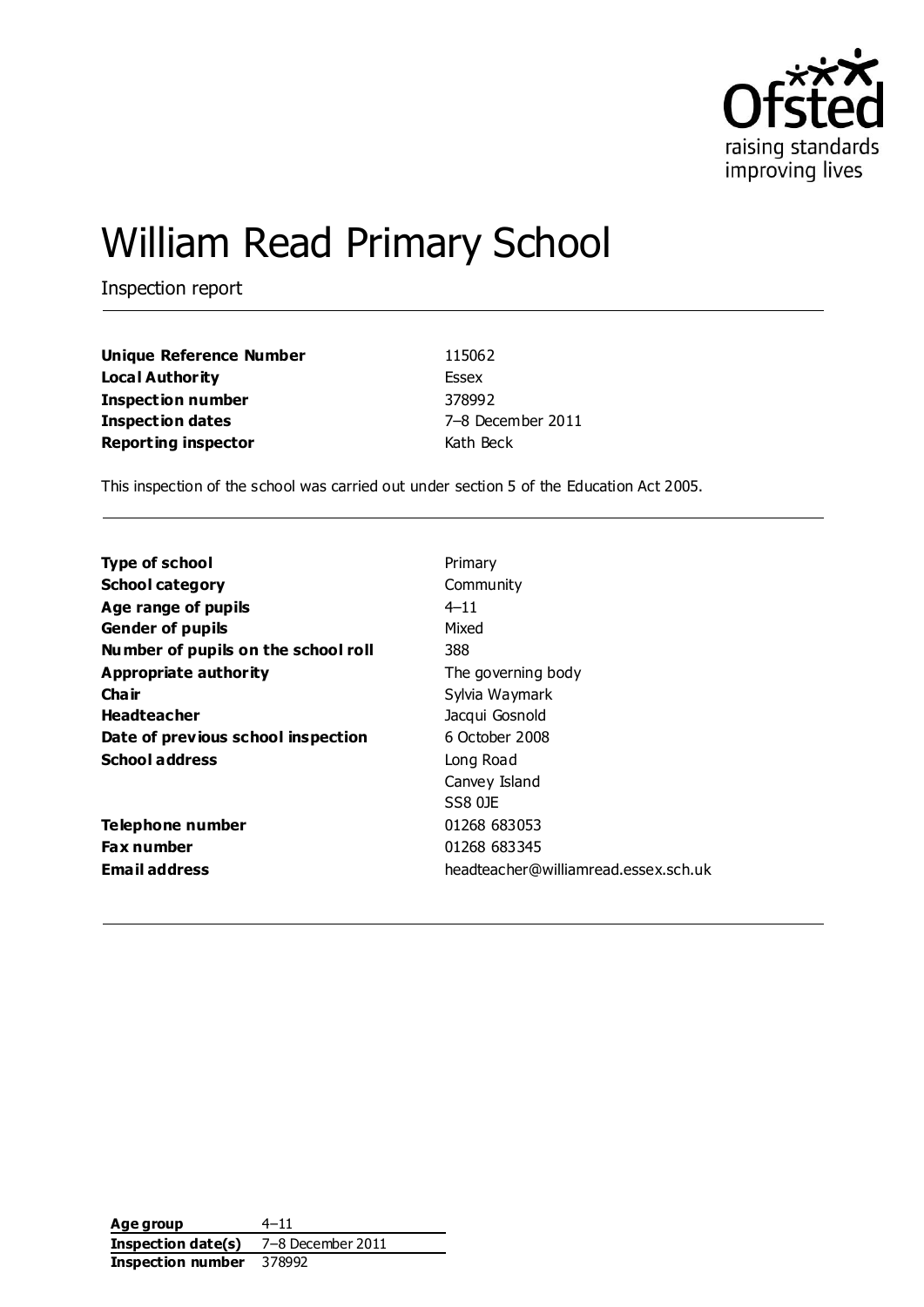The Office for Standards in Education, Children's Services and Skills (Ofsted) regulates and inspects to achieve excellence in the care of children and young people, and in education and skills for learners of all ages. It regulates and inspects childcare and children's social care, and inspects the Children and Family Court Advisory Support Service (Cafcass), schools, colleges, initial teacher training, work-based learning and skills training, adult and community learning, and education and training in prisons and other secure establishments. It assesses council children's services, and inspects services for looked after children, safeguarding and child protection.

Further copies of this report are obtainable from the school. Under the Education Act 2005, the school must provide a copy of this report free of charge to certain categories of people. A charge not exceeding the full cost of reproduction may be made for any other copies supplied.

If you would like a copy of this document in a different format, such as large print or Braille, please telephone 0300 123 4234, or email enquiries@ofsted.gov.uk.

You may copy all or parts of this document for non-commercial educational purposes, as long as you give details of the source and date of publication and do not alter the information in any way.

To receive regular email alerts about new publications, including survey reports and school inspection reports, please visit our website and go to 'Subscribe'.

Piccadilly Gate Store St **Manchester** M1 2WD

T: 0300 123 4234 Textphone: 0161 618 8524 E: enquiries@ofsted.gov.uk W: www.ofsted.gov.uk

**Ofsted** 

© Crown copyright 2011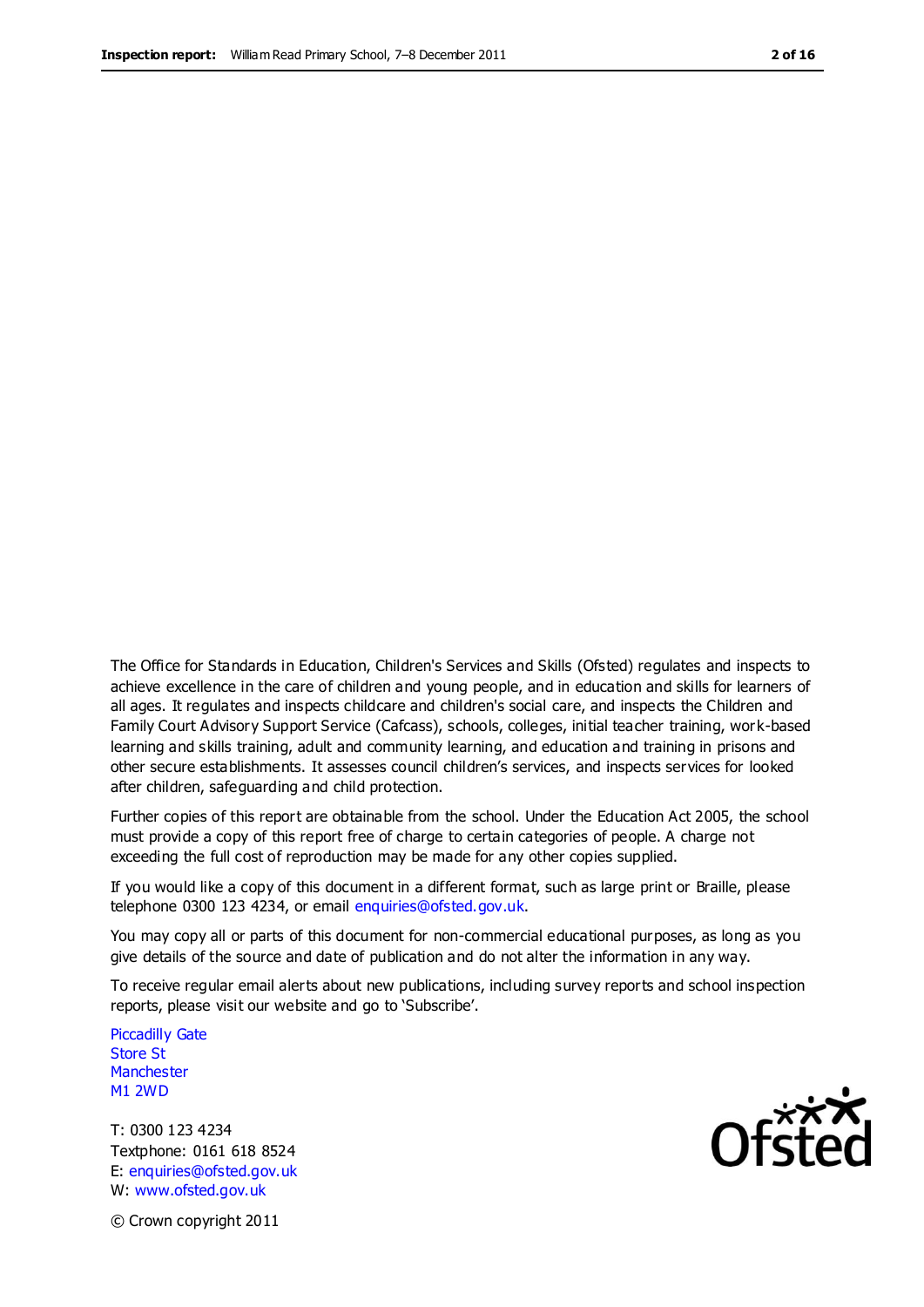# **Introduction**

This inspection was carried out by three additional inspectors. Inspectors observed 25 lessons taught by 15 teachers and teaching assistants. They also saw eight shorter parts of lessons accompanied by the headteacher. Meetings were held with groups of pupils, staff and representatives of the governing body. Discussions were held with a small number of parents and carers. Inspectors observed the school's work, and looked at documentation including the school's analysis of pupils' attainment and progress, procedures for safeguarding pupils and the school's improvement plan. In addition, inspectors looked at a report from an outside consultant, pupils' work, and attendance records. Inspectors analysed 64 responses to questionnaires from parents and carers. They also analysed questionnaires completed by pupils and members of staff.

The inspection team reviewed many aspects of the school's work. It looked in detail at a number of questions covering these key areas.

- What factors lie behind the improvement in standards of attainment in Year 2 over the last three years?
- What action is the school taking to stem the decline in standards of attainment in English in Year 6?
- How effective is the provision for pupils with special educational needs and those who are more able?

# **Information about the school**

This is a larger-than-average school. Most pupils live within the immediate locality. Most come from White British heritage. A very small number are from Indian or Chinese backgrounds, and of these hardly any speak English as an additional language. The proportion known to be eligible for free school meals is below that usually found. The percentage identified as having special educational needs and/or disabilities, including those with a statement of special educational needs, is above the national average. These pupils' needs are linked to autistic spectrum disorder and moderate learning, social, emotional and behavioural difficulties. There is a breakfast club run by the governing body. A privately run pre-school playgroup operates on site, which is inspected separately.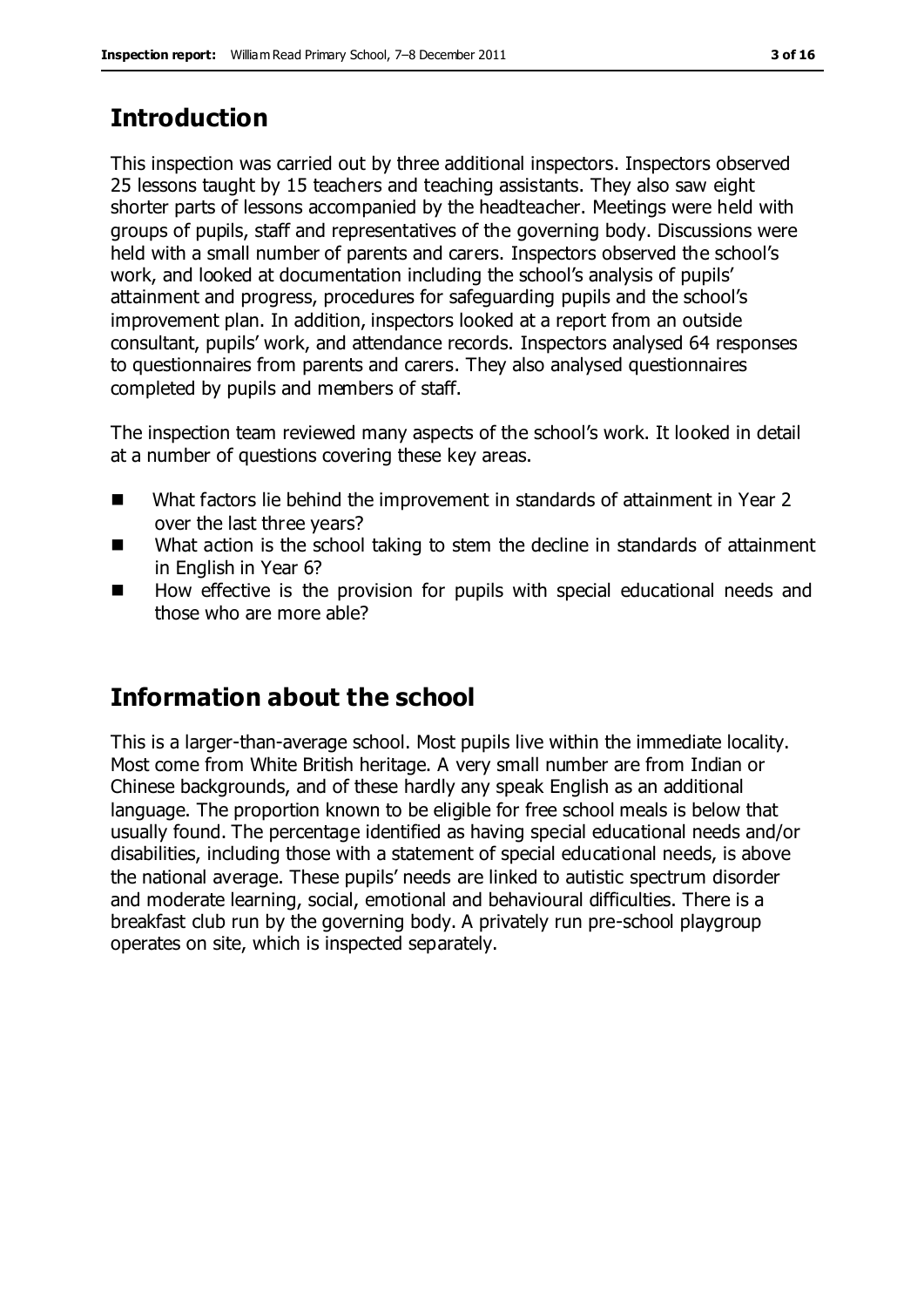## **Inspection judgements**

| Overall effectiveness: how good is the school?  |  |
|-------------------------------------------------|--|
| The school's capacity for sustained improvement |  |

#### **Main findings**

In accordance with section 13 (3) of the Education Act 2005, Her Majesty's Chief Inspector is of the opinion that this school requires significant improvement, because it is performing significantly less well than in all the circumstances it could reasonably be expected to perform. The school is therefore given a notice to improve. Significant improvement is required in relation to the attainment and progress of pupils in English and in the quality of teaching, especially in Years 3 to 6.

Attainment in mathematics when pupils leave the school at the end of Year 6 is below average and in English, particularly in writing, it is low. This represents a decline since the last inspection when attainment was judged average. Instability in staffing has interrupted the continuity of pupils' learning in some classes. There is not enough good teaching or good quality feedback in Years 3 to 6 to enable pupils to acquire the skills they need to reach at least the expected or higher levels of attainment. Too few pupils, especially in Year 6, spell correctly, use accurate punctuation and grammar or write with joined handwriting. Expectations are too low and there are very few lessons that provide pupils, in an engaging way, with the important skills they need to write accurately. In lessons in English and mathematics pupils are taught in groups according to their ability. Assessment is not used well enough to match work to pupils' needs within the groups. Questions posed do not challenge pupils' thinking skills, and feedback is insufficient to help them to correct errors and misconceptions. Pupils say they prefer learning mathematics to writing. They find writing difficult, and the topics selected are too narrow and do not always appeal to them.

In contrast, attainment in Year 2 has improved over the last three years and was above the national average in 2011 in reading, writing and mathematics. This is in part due to the improving outcomes for children in the Early Years Foundation Stage that are built on successfully in Years 1 and 2. Children in the Early Years Foundation Stage establish good habits for learning and acquire secure knowledge of the sounds letters make. This helps them to begin to read and write. Good teaching in most classes in Years 1 and 2 enables pupils to develop their literacy and numeracy skills effectively. High expectations, good use of resources, and attractive displays in their classrooms help pupils to find the information they need. This enables them to calculate or write independently and confidently. Poems, stories and records of historical events, such as the Great Fire of London, provide pupils with a clear sense of purpose for writing. Mathematical activities are practical and relevant to their lives. Frequent feedback in lessons in these year groups reinforces individuals' learning and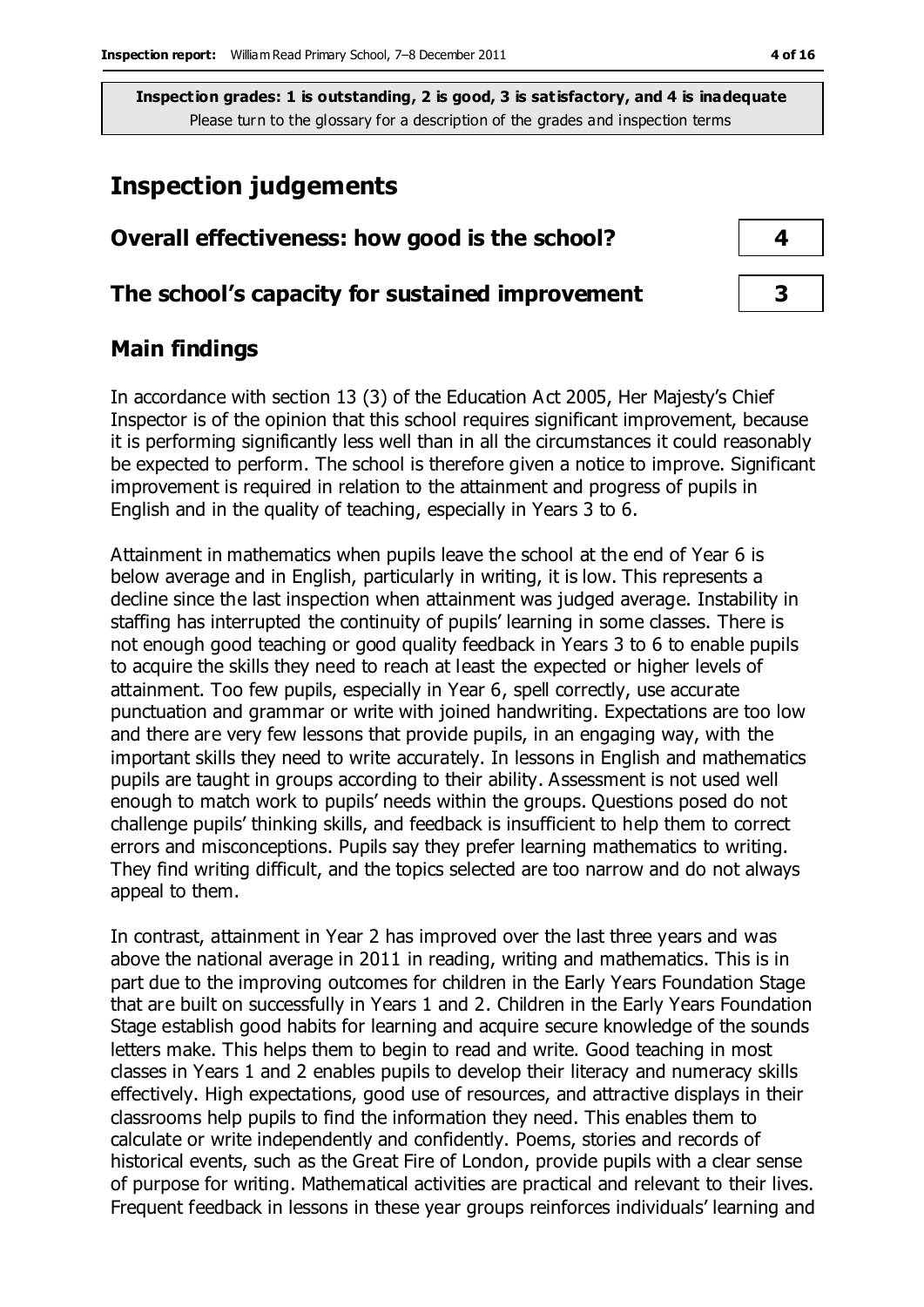those of high ability are challenged well.

To stem the deterioration in attainment at the end of Key Stage 2, the curriculum has been revised to focus on core skills. Staff have attended training to improve the way in which literacy and mathematics are taught. Expertise from staff in other schools has been shared and has exerted a positive influence on teaching methods in Year 6 in mathematics. A scheme to help pupils join their letters, so that they can write more quickly and complete a greater amount of work has been introduced, but has not been implemented equally well across the school. Where marking is effective, it provides pupils with a clearer idea of their successes and areas for development. However, the quality of marking is inconsistent and there are few opportunities for pupils to reflect and act upon their teachers' comments.

Senior leaders, middle managers and the governing body have a clear view about what the school needs to do to improve. Initiatives have been implemented, but these have yet to be monitored fully to check their impact on outcomes for pupils in the older year groups. Data-tracking systems and self-evaluation activities are being used more effectively to track pupils' progress and set targets for improvements in teaching. There has been satisfactory improvement with regard to the key issues since the last inspection. A rising trend in attainment in reading, writing and mathematics in the younger classes reflects the school's satisfactory capacity to secure further improvements.

### **What does the school need to do to improve further?**

- Raise attainment and accelerate pupils' progress in English by giving them more opportunities to write for a range of purposes and gain pleasure from writing. In doing so:
	- implement a consistent approach to how spelling is taught  $\equiv$
	- deepen pupils' understanding of grammar and punctuation so that they can write accurately
	- ensure that pupils develop skills in joining their handwriting so they can write quickly and legibly.
- By December 2012, improve the quality of teaching throughout the school so that the large majority of it is good by:
	- improving the way staff ask questions so they challenge and deepen pupils' thinking skills.
	- raising expectations of what pupils can do and providing them with  $\equiv$ challenging activities
	- making clear to pupils what they are to achieve, especially in their written work
	- providing clear feedback in lessons to correct any misconceptions
	- ensuring that the marking policy is implemented consistently, and that pupils have the opportunity to reflect and act upon the comments made by their teachers.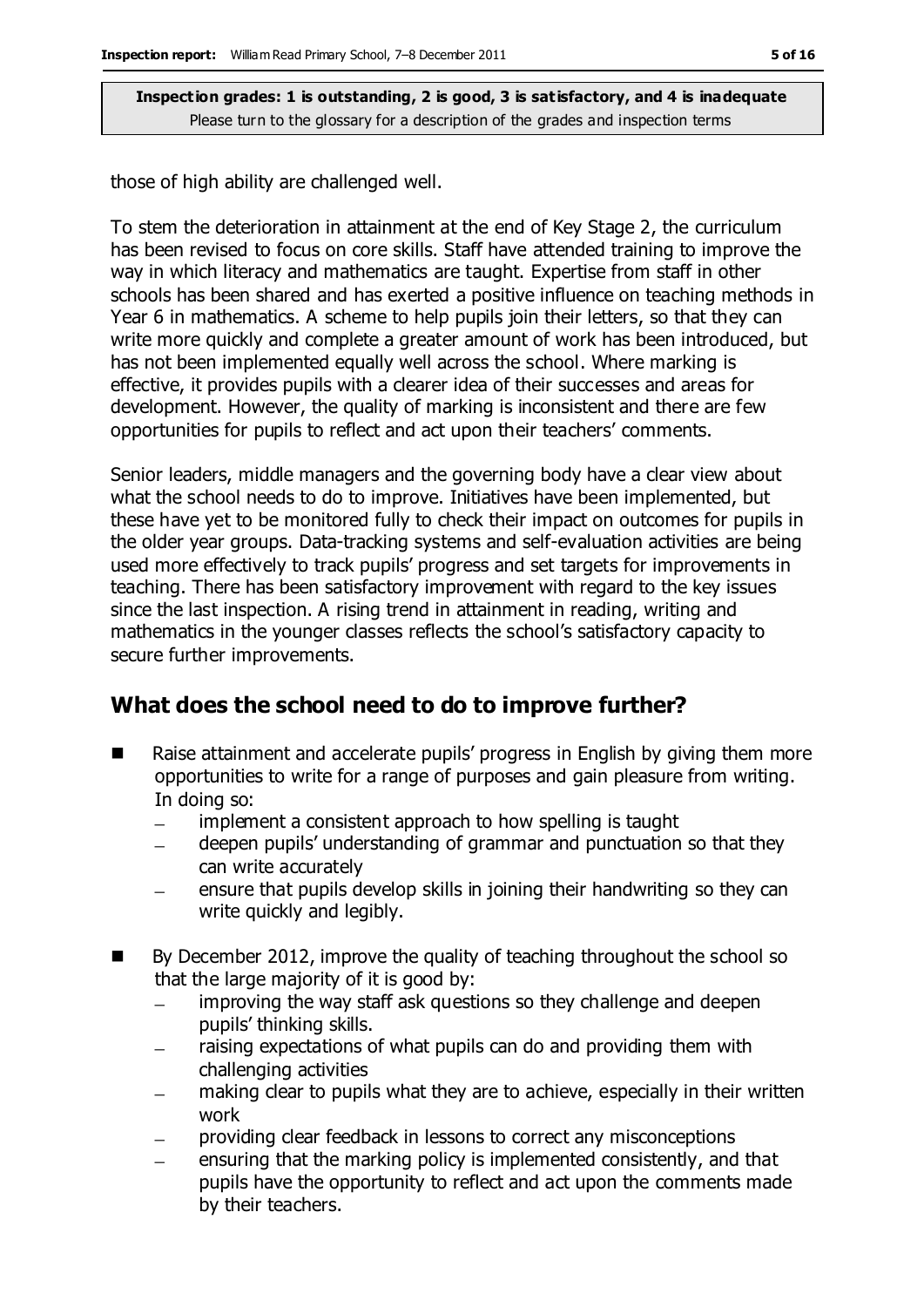Monitor rigorously the implementation of initiatives to ensure that they are having a positive impact on outcomes for pupils, as shown in their work and levels of attainment.

#### **Outcomes for individuals and groups of pupils 4**

Pupils say they enjoy school and their attendance is above average. Skills in calculation, spelling, grammar and the use of joined handwriting are mostly taught well in Years 1 and 2. When learning is good, pupils make effective use of resources to apply their developing skills independently and confidently. This is not the case in the older age groups where pupils' weak literacy skills are a barrier to their learning. While there have been improvements in progress in mathematics, improvements in literacy are apparent only for younger pupils. The work of older pupils shows misspellings, the use of print script and uncertainty about when to use upper and lower case letters. Overall progress is inadequate because gaps in pupils' learning widen as they move through the school, and teaching is not good enough to help them to catch up. Pupils do not achieve as they should and are inadequately prepared for the future, since they do not have sufficient skills to communicate confidently, accurately and fluently in writing.

Data show that by Year 6 there is little difference in the performance of boys and girls in English, but boys outperform girls in mathematics. In 2011, too many pupils who had attained expected levels in reading and writing in Year 2 made inadequate progress. Their attainment in Year 6 was low. Individualised and group support for pupils with special educational needs and the more able enable them to make satisfactory progress from their starting points.

In their questionnaires and discussions pupils say they know well how to stay safe, especially when working on the internet. Despite the concerns of some parents, carers and pupils about behaviour, they also say they feel safe in school. During the inspection behaviour in lessons was often good and enabled learning to take place uninterrupted. Pupils know how to live a healthy lifestyle, through their learning in the curriculum, and by participating in break-time games. Provision within the nurture group enhances the emotional well-being of those who attend. Pupils play an appropriate role within the school and community. The school council gives pupils a voice about the changes they wish to make and 'double trouble untanglers' enable them to play happily in the playground. Pupils' knowledge of cultures, faiths and communities very different to their own is developing through visitors to the school and their work with The Royal Opera House.

These are the grades for pupils' outcomes

**Pupils' achievement and the extent to which they enjoy their learning 4**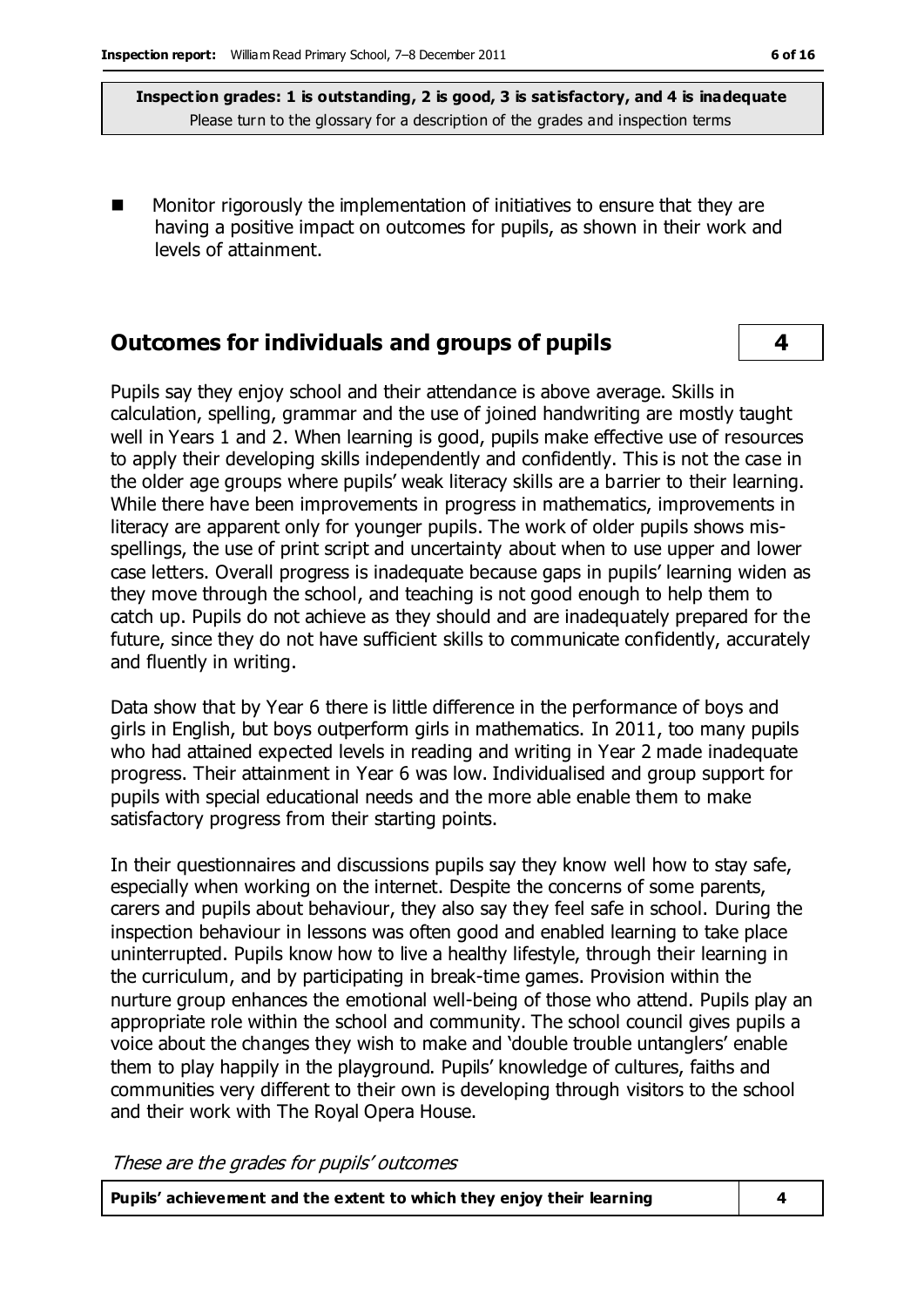| Taking into account:                                                                                                      | 4                       |
|---------------------------------------------------------------------------------------------------------------------------|-------------------------|
| Pupils' attainment <sup>1</sup>                                                                                           |                         |
| The quality of pupils' learning and their progress                                                                        | 4                       |
| The quality of learning for pupils with special educational needs and/or disabilities<br>and their progress               | 3                       |
| The extent to which pupils feel safe                                                                                      | $\overline{\mathbf{2}}$ |
| Pupils' behaviour                                                                                                         | 3                       |
| The extent to which pupils adopt healthy lifestyles                                                                       | $\overline{\mathbf{2}}$ |
| The extent to which pupils contribute to the school and wider community                                                   | 3                       |
| The extent to which pupils develop workplace and other skills that will<br>contribute to their future economic well-being | 4                       |
| Taking into account:                                                                                                      |                         |
| Pupils' attendance <sup>1</sup>                                                                                           | $\mathcal{P}$           |
| The extent of pupils' spiritual, moral, social and cultural development                                                   | 3                       |

#### **How effective is the provision?**

 $\overline{a}$ 

During the inspection the majority of teaching observed in Years 3 to 6 was satisfactory and in a few cases it was inadequate. This is not good enough to secure accelerated progress or eradicate underachievement over time and as pupils move through the older classes. In a minority of good lessons in mathematics in Year 6 and in the younger classes, work is matched to pupils' age, interest and abilities. Positive relationships enable them to concentrate and apply themselves to the tasks they have been asked to complete. Effective use of 'talk partners' offers them opportunities to talk through their ideas, to share strategies in mathematics or explore differing views in literacy.

In other lessons, expectations of what pupils can do are too low because teachers do not use assessment rigorously enough to ensure that work is sufficiently challenging for individual pupils. Few staff make clear what pupils are to achieve in their work or extend their thinking. This results in significant errors in their writing that are not corrected. Feedback in lessons is not used well enough to adjust levels of work for individuals who are finding it too hard or too easy.

Following a review, a new curriculum that has the application of key skills in literacy, numeracy and information and communication technology across subjects at its heart, has been introduced. Pupils' views have been sought to plan themes that interest them. This initiative has yet to be monitored to check that it is matching their needs, interests and aspirations fully. Art, music, personal, social and health education, and a wide range of after-school clubs, visitors to the school and to places of interest add to pupils' enjoyment and broaden their experiences.

<sup>&</sup>lt;sup>1</sup> The grades for attainment and attendance are: 1 is high; 2 is above average; 3 is broadly average; and 4 is low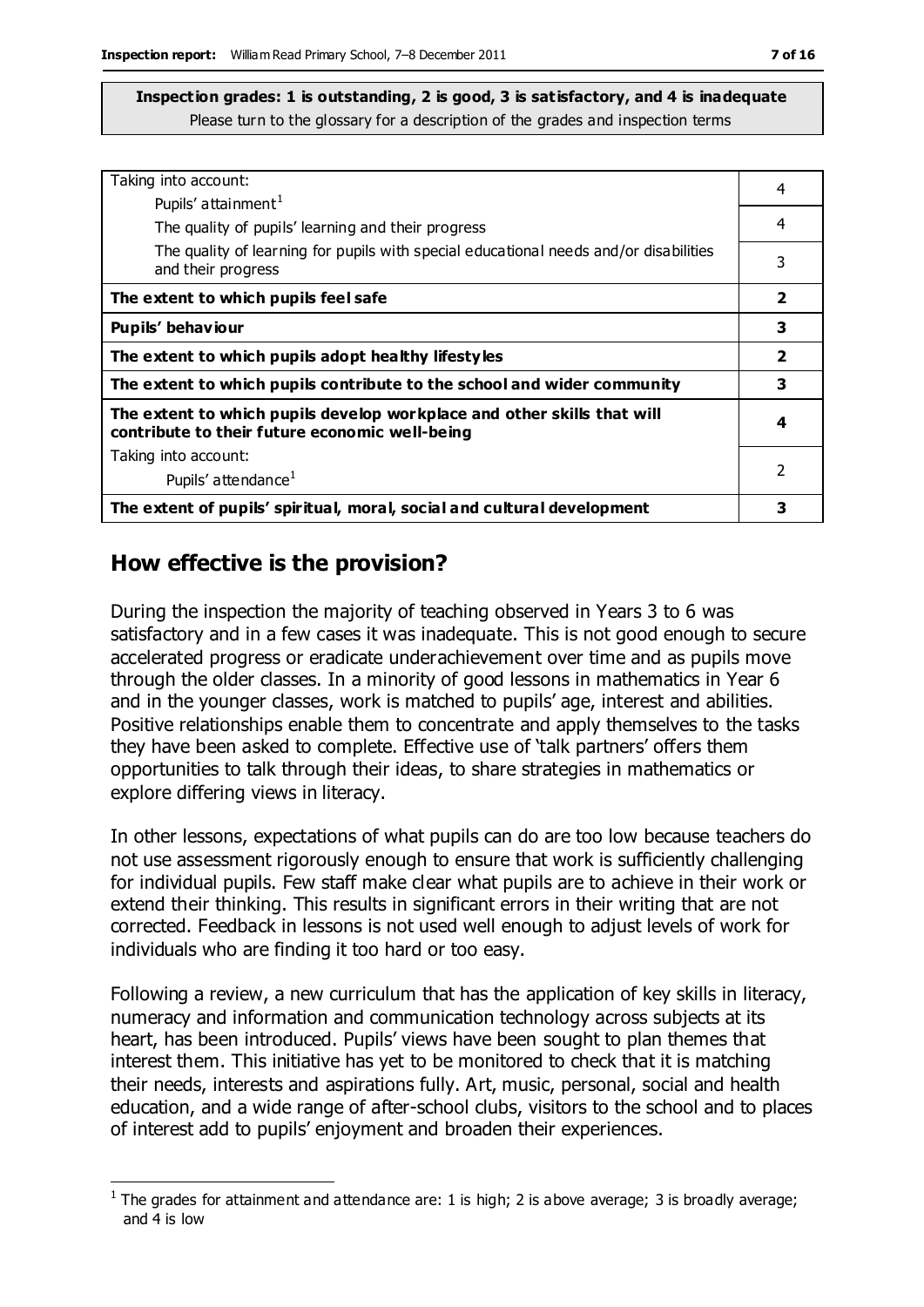The school's care, guidance and support, especially for pupils whose circumstances may make them vulnerable, are good. Staff work effectively with other professionals to provide support to pupils with specific emotional and behavioural needs. They can point to striking examples of pupils who have been helped to overcome barriers to their learning arising from their particular needs. The good quality provision in the breakfast club and gym trail enables pupils to enjoy a nutritious breakfast, develop coordination skills, and socialise with their friends. Steps taken to improve attendance since the last inspection have been successful. Good arrangements for transition into the Reception classes help children settle into school quickly.

These are the grades for the quality of provision

| The quality of teaching                                                                                    |   |
|------------------------------------------------------------------------------------------------------------|---|
| Taking into account:                                                                                       |   |
| The use of assessment to support learning                                                                  |   |
| The extent to which the curriculum meets pupils' needs, including, where<br>relevant, through partnerships | з |
| The effectiveness of care, guidance and support                                                            |   |

#### **How effective are leadership and management?**

Senior leaders and middle managers are taking the action required to drive their ambitions for the school. They are focusing the school's efforts to raise attainment in literacy and numeracy through a clear training programme and the implementation of initiatives with regard to the curriculum, teaching methods and marking. This is proving more successful in mathematics than literacy. Through recent robust performance management procedures, staff have personal targets to improve their teaching. They have been made aware of the data that track the progress of individuals and groups of pupils and know they are accountable for the achievements of pupils in their class. This is having a successful impact on the outcomes in the Early Years Foundation Stage and Year 2.

Middle leaders, who are specialists in literacy and numeracy, have enhanced their skills in monitoring. Recently they have been allocated more time for this task. This has also contributed to the improvements in the younger classes since the previous inspection three years ago. Teaching is monitored satisfactorily mostly by senior leaders. They occasionally focus on what the teacher is doing rather than the impact of teaching on outcomes for pupils.

The work of the governing body is satisfactory. It supports the school in many aspects of its work. Members of the governing body monitor provision in lessons and concerns raised have been acted upon. Some do not have sufficient knowledge to challenge the school fully over its performance. The provision of a nurture room and employment of teaching assistants to support the learning of different groups are good examples of the school's inclusive nature. The performance of different groups of pupils is monitored. The governing body is scrupulous in ensuring that pupils, staff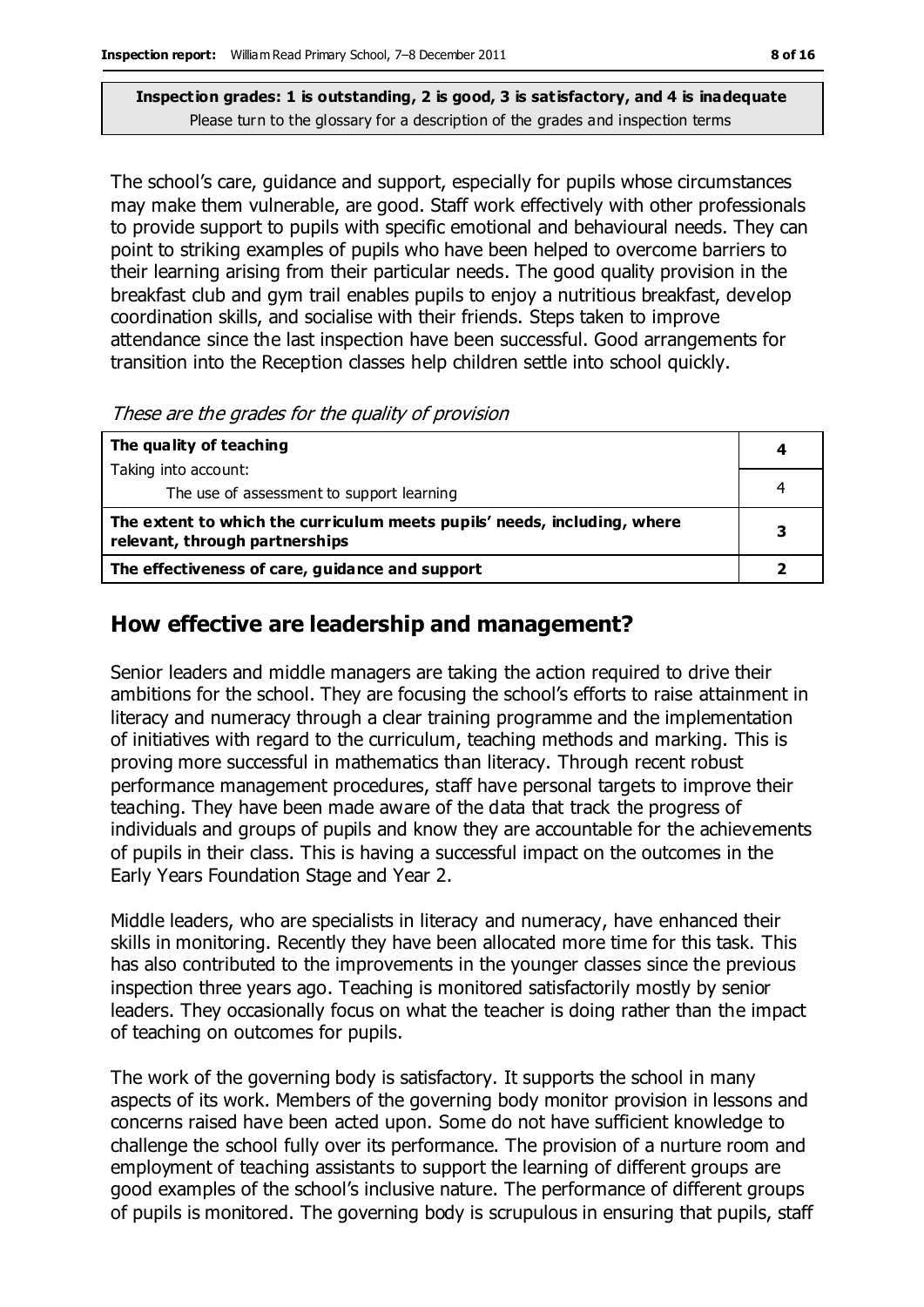and volunteers are safeguarded through the application of appropriate policies and training in internet safety. To check these are effective, members of the governing body talk to the pupils to make certain they know how to stay safe. The school contributes to the local community through local musical and inter-school events. It is in the early stages of making links with schools nationally and abroad to deepen pupils' understanding of life in a diverse society.

The introduction of text messaging, an informative website, and the 'Parents Council' to air concerns and contribute to decision-making, have improved communications between parents, carers and the school. Some parents and carers speak highly of the help they have received, while a very small number consider their concerns about their children are not taken fully into account. Expertise gained from other schools has brought about positive changes in teaching methods. Partnerships with welfare groups contribute effectively to the well-being of pupils with particular needs. However, while links with other professionals have brought about improvements in provision, there has been insufficient evaluation of the impact of changes on pupils' learning and attainment.

| The effectiveness of leadership and management in embedding ambition and<br>driving improvement                                                                     | 3                       |
|---------------------------------------------------------------------------------------------------------------------------------------------------------------------|-------------------------|
| Taking into account:                                                                                                                                                |                         |
| The leadership and management of teaching and learning                                                                                                              | 3                       |
| The effectiveness of the governing body in challenging and supporting the<br>school so that weaknesses are tackled decisively and statutory responsibilities<br>met | 3                       |
| The effectiveness of the school's engagement with parents and carers                                                                                                | 3                       |
| The effectiveness of partnerships in promoting learning and well-being                                                                                              | 4                       |
| The effectiveness with which the school promotes equality of opportunity and<br>tackles discrimination                                                              | 3                       |
| The effectiveness of safeguarding procedures                                                                                                                        | $\overline{\mathbf{2}}$ |
| The effectiveness with which the school promotes community cohesion                                                                                                 | 3                       |
| The effectiveness with which the school deploys resources to achieve value for<br>money                                                                             | 4                       |

These are the grades for leadership and management

# **Early Years Foundation Stage**

Over the past three years outcomes across all the areas of learning for children of this age have improved steadily, although they remain below average. From their starting points children make satisfactory progress. Analysis of data shows that they make the best progress in their personal, social and emotional development, while their skills in communication, language and literacy are low. To raise attainment in this area of learning staff provide good opportunities through role-play, circle time and the use of 'talk partners', for children to develop their vocabulary and explore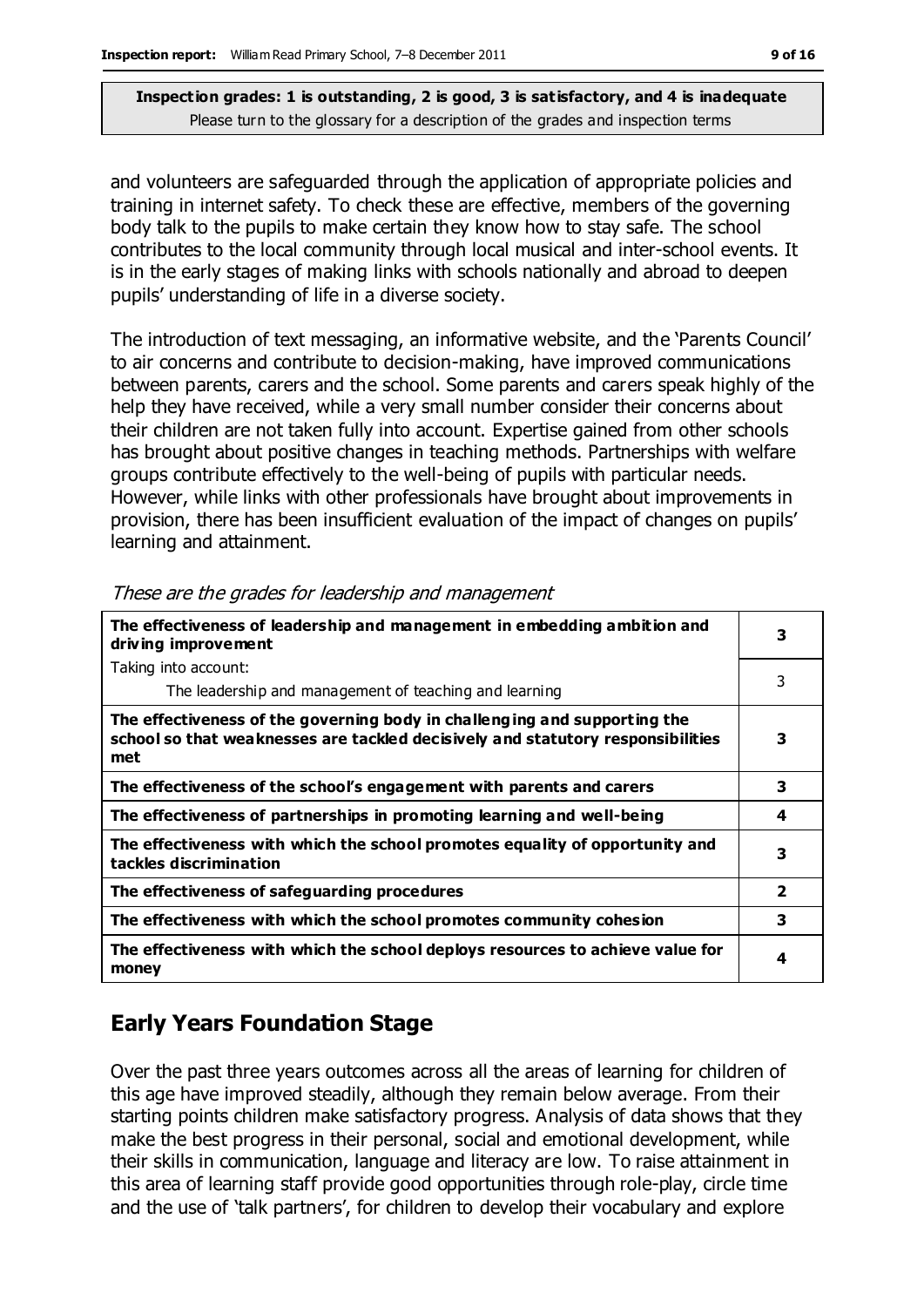their ideas. Children are polite, take turns and listen carefully to each other. Habits of good learning are established quickly. Short daily sessions enable children to learn the sounds letters make and try to apply them in engaging activities such as writing a letter to Santa Claus. Story time helps them to understand that the words on a page have meaning.

Children are encouraged to be active while learning and to enjoy solving problems. The challenge to put numbered Christmas stockings in order from 0-10 caused much excitement, especially when it was discovered that the number 10 had gone missing. Children had to find it later in the day as it was hiding somewhere in the classroom. Outside, they enjoy riding on wheeled toys, climbing and balancing and this promotes their physical development effectively. Outdoor provision to promote the other areas of learning is dependent on the weather.

There is a happy atmosphere because children behave very well and relationships between the children and the adults are trusting. There is an appropriate balance of adult-led and child-initiated activities. Staff are enthusiastic and keen to learn from their colleagues. However, they do not always make the most of opportunities for learning presented in children's play. Home visits and the involvement of parents and carers in tracking children's progress are helping with the planning for the next steps in their learning.

| Overall effectiveness of the Early Years Foundation Stage                             |  |
|---------------------------------------------------------------------------------------|--|
| Taking into account:                                                                  |  |
| Outcomes for children in the Early Years Foundation Stage                             |  |
| The quality of provision in the Early Years Foundation Stage                          |  |
| The effectiveness of leadership and management of the Early Years Foundation<br>Stage |  |

These are the grades for the Early Years Foundation Stage

### **Views of parents and carers**

Sixteen per cent of parents and carers responded to the questionnaire. This is a much smaller proportion than usually found. A very small number of parents and carers added comments to their questionnaires. While the majority of parents and carers who responded support the school, they expressed concerns about the management of behaviour. While no inappropriate behaviour was observed during the inspection, the school acknowledges that some pupils find it hard to behave well. It has established a nurture group to enable these pupils to understand the consequences of their behaviour, its impact on others, and how to take responsibility for their actions.

Some parents and carers did not consider the school to be well-led and managed. They did not explain their reasons for this view. While the inspection found the leadership and management to be satisfactory overall, there were areas of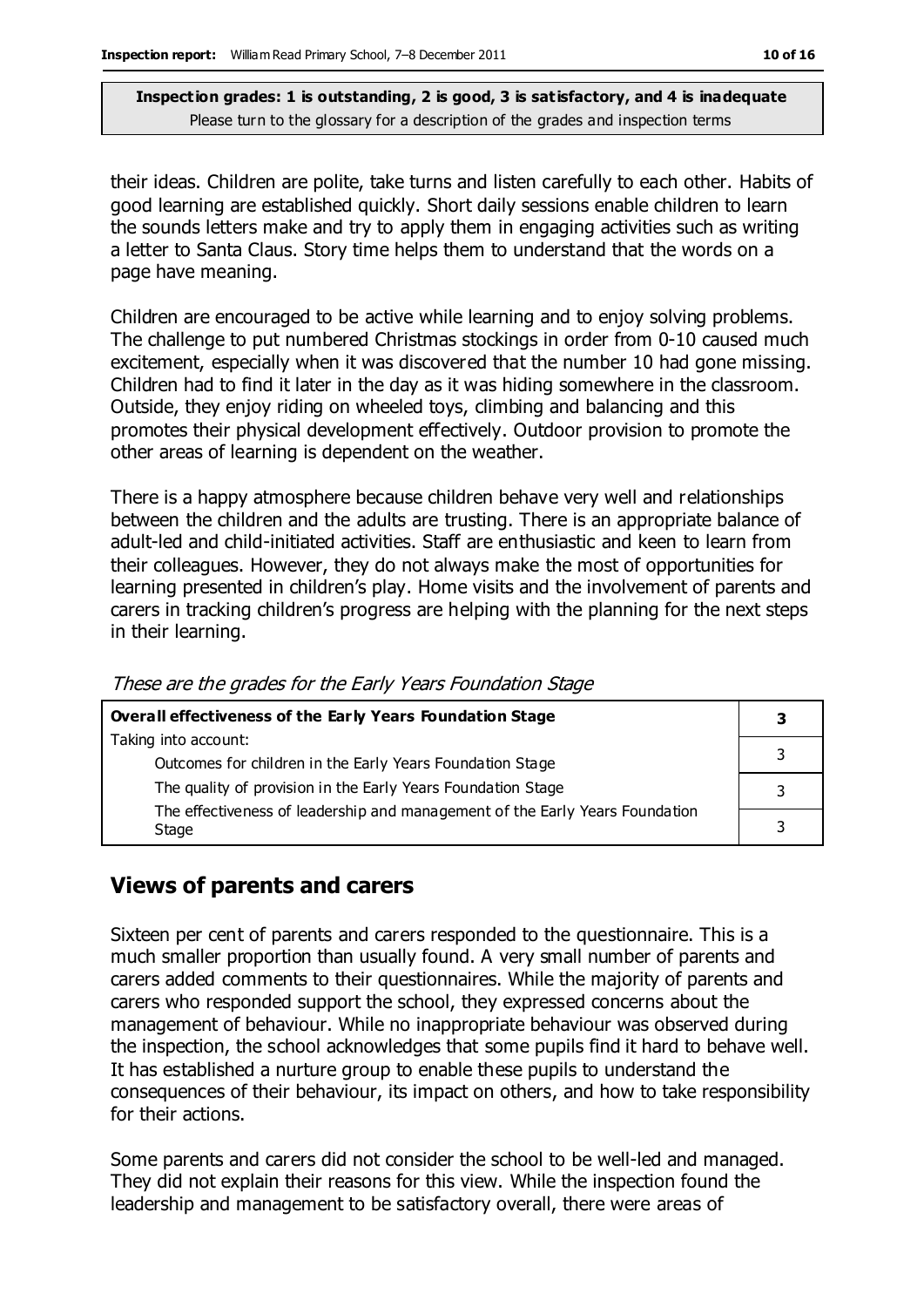inadequacy within it, and these are reported above. Other parents raised concerns that their children are taught too often by teaching assistants leading to interruptions to their child's learning. Inspection evidence identified the inadequate quality of teaching in some areas of the school.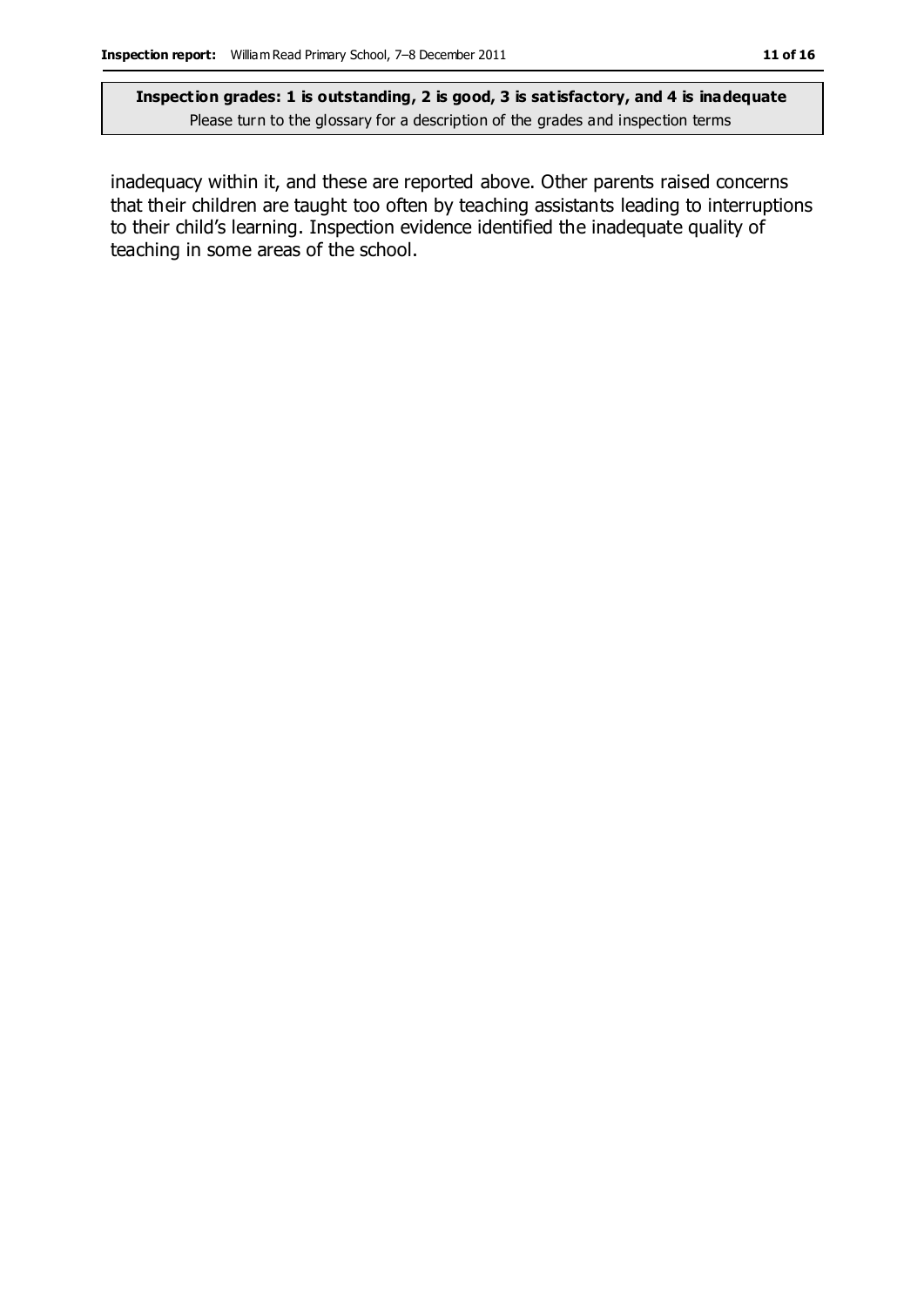#### **Responses from parents and carers to Ofsted's questionnaire**

Ofsted invited all the registered parents and carers of pupils registered at William Read Primary School to complete a questionnaire about their views of the school.

In the questionnaire, parents and carers were asked to record how strongly they agreed with 13 statements about the school.

The inspection team received 64 completed questionnaires by the end of the on-site inspection. In total, there are 388 pupils registered at the school.

| <b>Statements</b>                                                                                                                                                                                                                                       | <b>Strongly</b><br>agree |               | <b>Agree</b><br><b>Disagree</b> |               |                | <b>Strongly</b><br>disagree |                |                |
|---------------------------------------------------------------------------------------------------------------------------------------------------------------------------------------------------------------------------------------------------------|--------------------------|---------------|---------------------------------|---------------|----------------|-----------------------------|----------------|----------------|
|                                                                                                                                                                                                                                                         | <b>Total</b>             | $\frac{1}{2}$ | <b>Total</b>                    | $\frac{1}{2}$ | <b>Total</b>   | $\frac{1}{2}$               | <b>Total</b>   | $\frac{1}{2}$  |
| My child enjoys school                                                                                                                                                                                                                                  | 32                       | 50            | 28                              | 44            | 4              | 6                           | $\mathbf 0$    | $\mathbf 0$    |
| The school keeps my child<br>safe                                                                                                                                                                                                                       | 31                       | 48            | 28                              | 44            | 4              | 6                           | $\mathbf 0$    | $\mathbf 0$    |
| The school informs me about<br>my child's progress                                                                                                                                                                                                      | 20                       | 31            | 35                              | 55            | $\overline{7}$ | 11                          | $\mathbf 0$    | $\mathbf 0$    |
| My child is making enough<br>progress at this school                                                                                                                                                                                                    | 21                       | 33            | 34                              | 53            | $\overline{7}$ | 11                          | $\mathbf 0$    | $\mathbf 0$    |
| The teaching is good at this<br>school                                                                                                                                                                                                                  | 19                       | 30            | 39                              | 61            | 5              | 8                           | $\mathbf 0$    | $\mathbf 0$    |
| The school helps me to<br>support my child's learning                                                                                                                                                                                                   | 21                       | 33            | 38                              | 59            | 5              | 8                           | $\Omega$       | $\mathbf 0$    |
| The school helps my child to<br>have a healthy lifestyle                                                                                                                                                                                                | 20                       | 31            | 41                              | 64            | $\overline{2}$ | $\overline{3}$              | $\mathbf 0$    | $\mathbf 0$    |
| The school makes sure that<br>my child is well prepared for<br>the future (for example<br>changing year group,<br>changing school, and for<br>children who are finishing<br>school, entering further or<br>higher education, or entering<br>employment) | 18                       | 28            | 33                              | 52            | 3              | 5                           | $\mathbf{1}$   | $\overline{2}$ |
| The school meets my child's<br>particular needs                                                                                                                                                                                                         | 21                       | 33            | 35                              | 55            | $\overline{4}$ | 6                           | $\overline{2}$ | 3              |
| The school deals effectively<br>with unacceptable behaviour                                                                                                                                                                                             | 18                       | 28            | 31                              | 48            | 6              | 9                           | 3              | 5              |
| The school takes account of<br>my suggestions and<br>concerns                                                                                                                                                                                           | 15                       | 23            | 34                              | 53            | 5              | 8                           | 3              | 5              |
| The school is led and<br>managed effectively                                                                                                                                                                                                            | 17                       | 27            | 31                              | 48            | 12             | 19                          | 3              | 5              |
| Overall, I am happy with my<br>child's experience at this<br>school                                                                                                                                                                                     | 21                       | 33            | 37                              | 58            | 4              | 6                           | $\overline{2}$ | 3              |

The table above summarises the responses that parents and carers made to each statement. The percentages indicate the proportion of parents and carers giving that response out of the total number of completed questionnaires. Where one or more parents and carers chose not to answer a particular question, the percentages will not add up to 100%.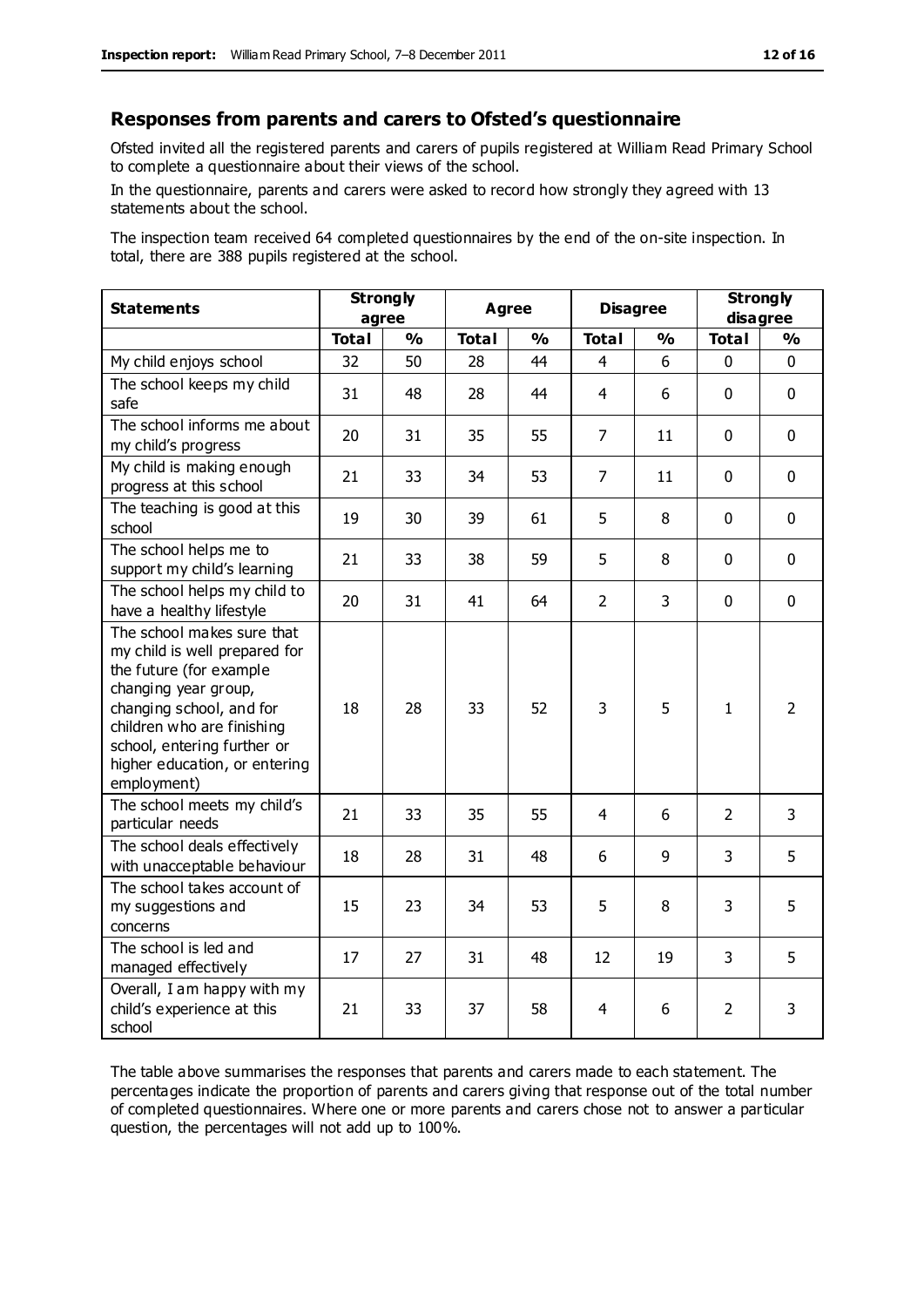# **Glossary**

#### **What inspection judgements mean**

| <b>Grade</b> | <b>Judgement</b> | <b>Description</b>                                                                                                                                                                                                               |
|--------------|------------------|----------------------------------------------------------------------------------------------------------------------------------------------------------------------------------------------------------------------------------|
| Grade 1      | Outstanding      | These features are highly effective. An outstanding<br>school provides exceptionally well for all its pupils' needs.                                                                                                             |
| Grade 2      | Good             | These are very positive features of a school. A school<br>that is good is serving its pupils well.                                                                                                                               |
| Grade 3      | Satisfactory     | These features are of reasonable quality. A satisfactory<br>school is providing adequately for its pupils.                                                                                                                       |
| Grade 4      | Inadequate       | These features are not of an acceptable standard. An<br>inadequate school needs to make significant<br>improvement in order to meet the needs of its pupils.<br>Ofsted inspectors will make further visits until it<br>improves. |

#### **Overall effectiveness of schools**

|                       |                    |      | Overall effectiveness judgement (percentage of schools) |                   |
|-----------------------|--------------------|------|---------------------------------------------------------|-------------------|
| <b>Type of school</b> | <b>Outstanding</b> | Good | <b>Satisfactory</b>                                     | <b>Inadequate</b> |
| Nursery schools       | 43                 | 47   | 10                                                      |                   |
| Primary schools       | h                  | 46   | 42                                                      |                   |
| Secondary             | 14                 | 36   | 41                                                      |                   |
| schools               |                    |      |                                                         |                   |
| Sixth forms           | 15                 | 42   | 41                                                      |                   |
| Special schools       | 30                 | 48   | 19                                                      |                   |
| Pupil referral        | 14                 | 50   | 31                                                      |                   |
| units                 |                    |      |                                                         |                   |
| All schools           | 10                 | 44   | 39                                                      |                   |

New school inspection arrangements were introduced on 1 September 2009. This means that inspectors now make some additional judgements that were not made previously.

The data in the table above are for the period 1 September 2010 to 08 April 2011 and are consistent with the latest published official statistics about maintained school inspection outcomes (see [www.ofsted.gov.uk\)](http://www.ofsted.gov.uk/).

The sample of schools inspected during 2010/11 was not representative of all schools nationally, as weaker schools are inspected more frequently than good or outstanding schools.

Percentages are rounded and do not always add exactly to 100.

Sixth form figures reflect the judgements made for the overall effectiveness of the sixth form in secondary schools, special schools and pupil referral units.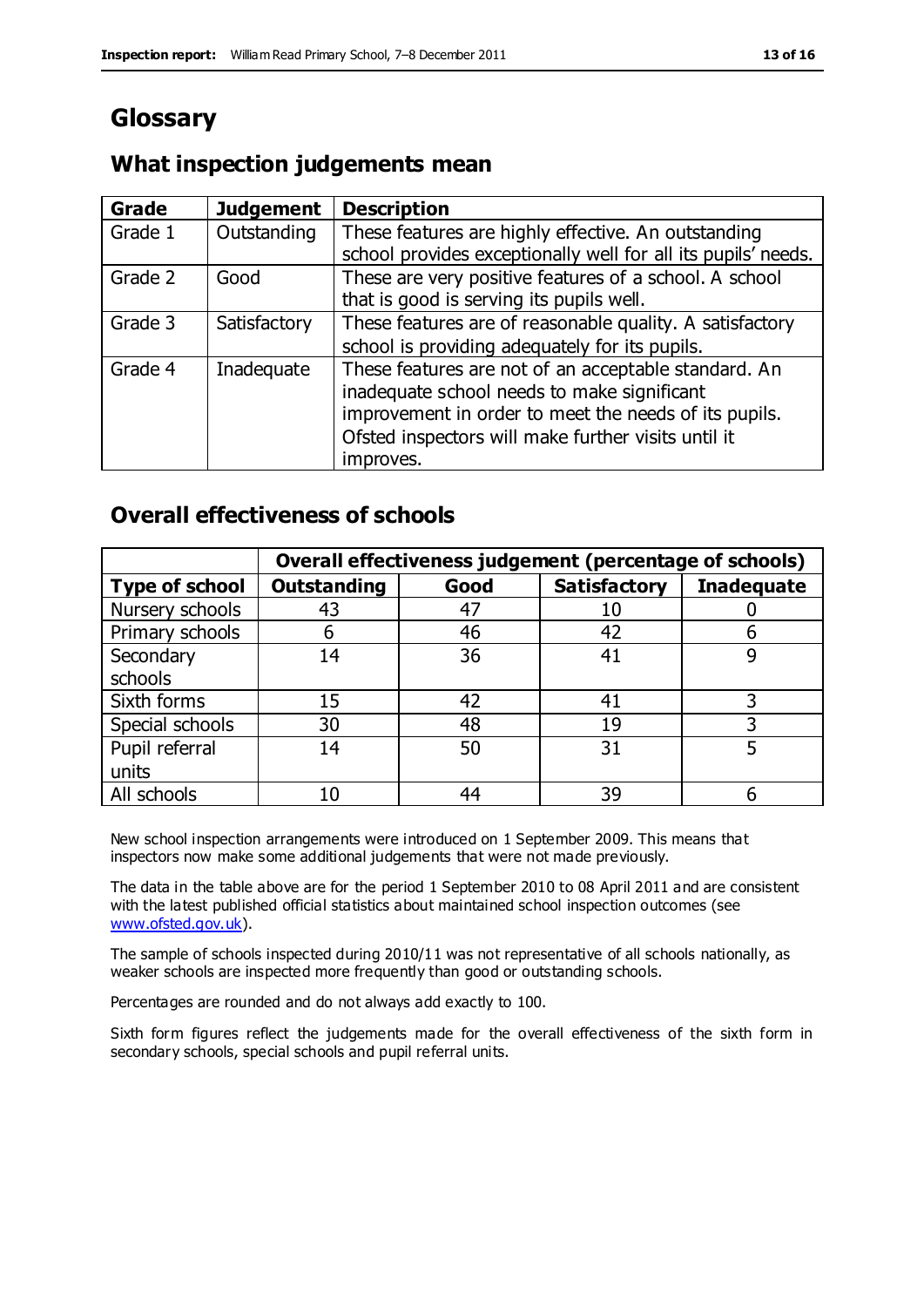# **Common terminology used by inspectors**

| Achievement:                  | the progress and success of a pupil in their<br>learning, development or training.                                                                                                                                                                                                                                           |
|-------------------------------|------------------------------------------------------------------------------------------------------------------------------------------------------------------------------------------------------------------------------------------------------------------------------------------------------------------------------|
| Attainment:                   | the standard of the pupils' work shown by test and<br>examination results and in lessons.                                                                                                                                                                                                                                    |
| Capacity to improve:          | the proven ability of the school to continue<br>improving. Inspectors base this judgement on what<br>the school has accomplished so far and on the<br>quality of its systems to maintain improvement.                                                                                                                        |
| Leadership and management:    | the contribution of all the staff with responsibilities,<br>not just the headteacher, to identifying priorities,<br>directing and motivating staff and running the<br>school.                                                                                                                                                |
| Learning:                     | how well pupils acquire knowledge, develop their<br>understanding, learn and practise skills and are<br>developing their competence as learners.                                                                                                                                                                             |
| <b>Overall effectiveness:</b> | inspectors form a judgement on a school's overall<br>effectiveness based on the findings from their<br>inspection of the school. The following judgements,<br>in particular, influence what the overall<br>effectiveness judgement will be.                                                                                  |
|                               | The school's capacity for sustained<br>×<br>improvement.<br>Outcomes for individuals and groups of<br>п<br>pupils.<br>The quality of teaching.<br>The extent to which the curriculum meets<br>pupils' needs, including, where relevant,<br>through partnerships.<br>The effectiveness of care, guidance and<br>■<br>support. |
| Progress:                     | the rate at which pupils are learning in lessons and<br>over longer periods of time. It is often measured<br>by comparing the pupils' attainment at the end of a<br>key stage with their attainment when they started.                                                                                                       |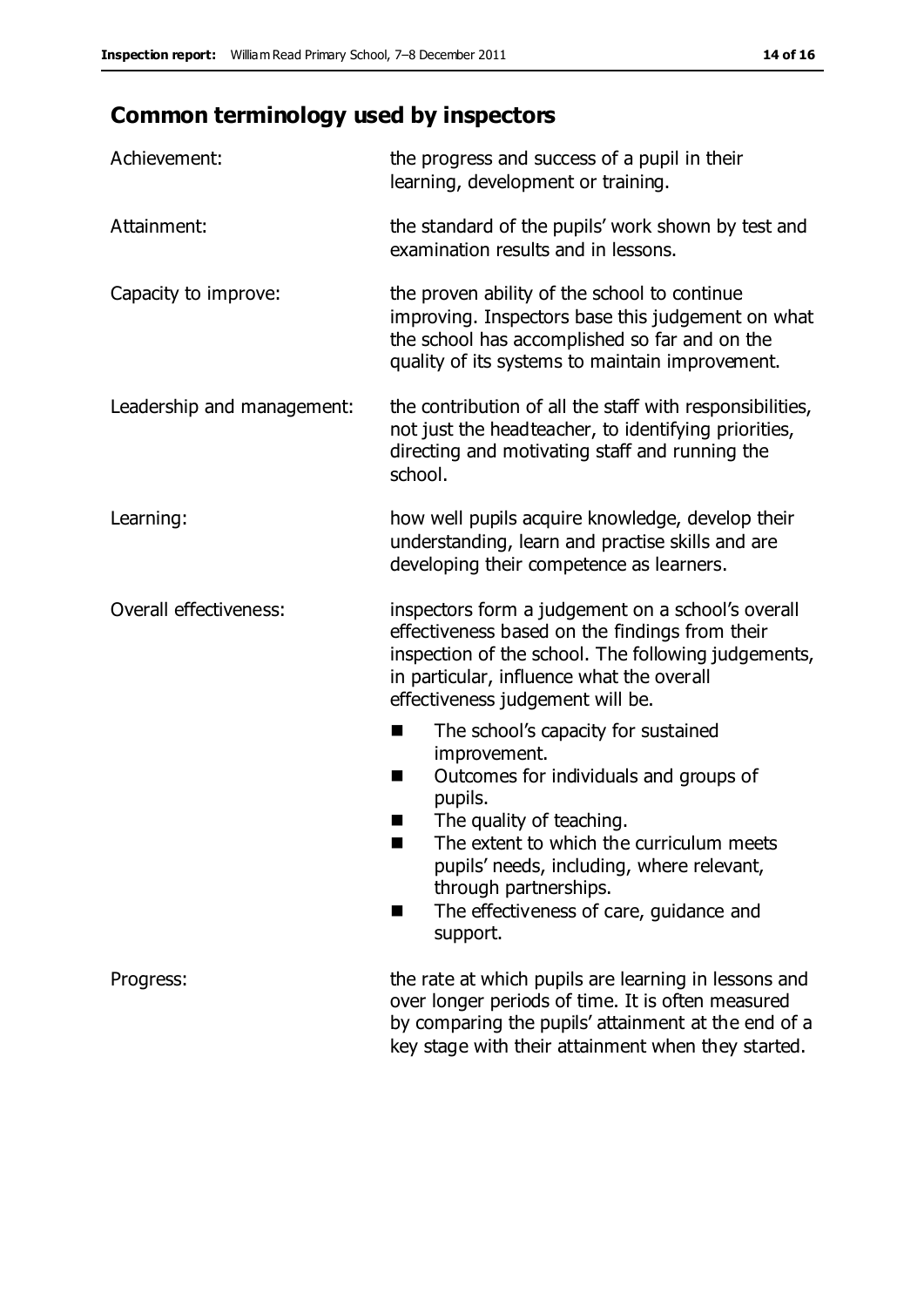#### **This letter is provided for the school, parents and carers to share with their children. It describes Ofsted's main findings from the inspection of their school.**



9 December 2011

Dear Pupils

#### **Inspection of William Read Primary School, Canvey Island, SS8 0JE**

Thank you for giving us a warm welcome when we visited your school recently. We enjoyed listening to you sing both in school and on your CD of Christmas carols. We also enjoyed talking to you and hearing your views about the school. You told us you feel safe and you know how to be healthy. We thought you behaved well during our visit, but you mentioned in your questionnaires and when we met with you that you wished behaviour was a lot better.

During our visit we discovered those of you who are in the older classes are not making as much progress as you should be, especially in writing. This is because not all teaching helps you to develop good skills in spelling, grammar, punctuation and joined handwriting so that you can communicate well in your writing. As a result, we have given the school a 'notice to improve'. Those in charge of your school know what they need to do to help you to improve your learning. Inspectors will visit to see if the changes we have asked the grown-ups to make are helping you to do well.

We have asked all the grown-ups to:

- $\blacksquare$  help you to enjoy writing more by making sure you have the skills to write well
- ask you questions and provide work that makes you think hard
- give you more information about how you can do your best work
- point out what you do well and correct you when you have not understood what you are being taught
- give you time to think about the comments your teachers make when marking your work so you know what to do better in your next piece of work
- check that you really do benefit from the changes they make to your lessons.

We know that you will all help your school to be better as you attend frequently and want to do as well as you can.

Yours sincerely

Kath Beck Lead inspector